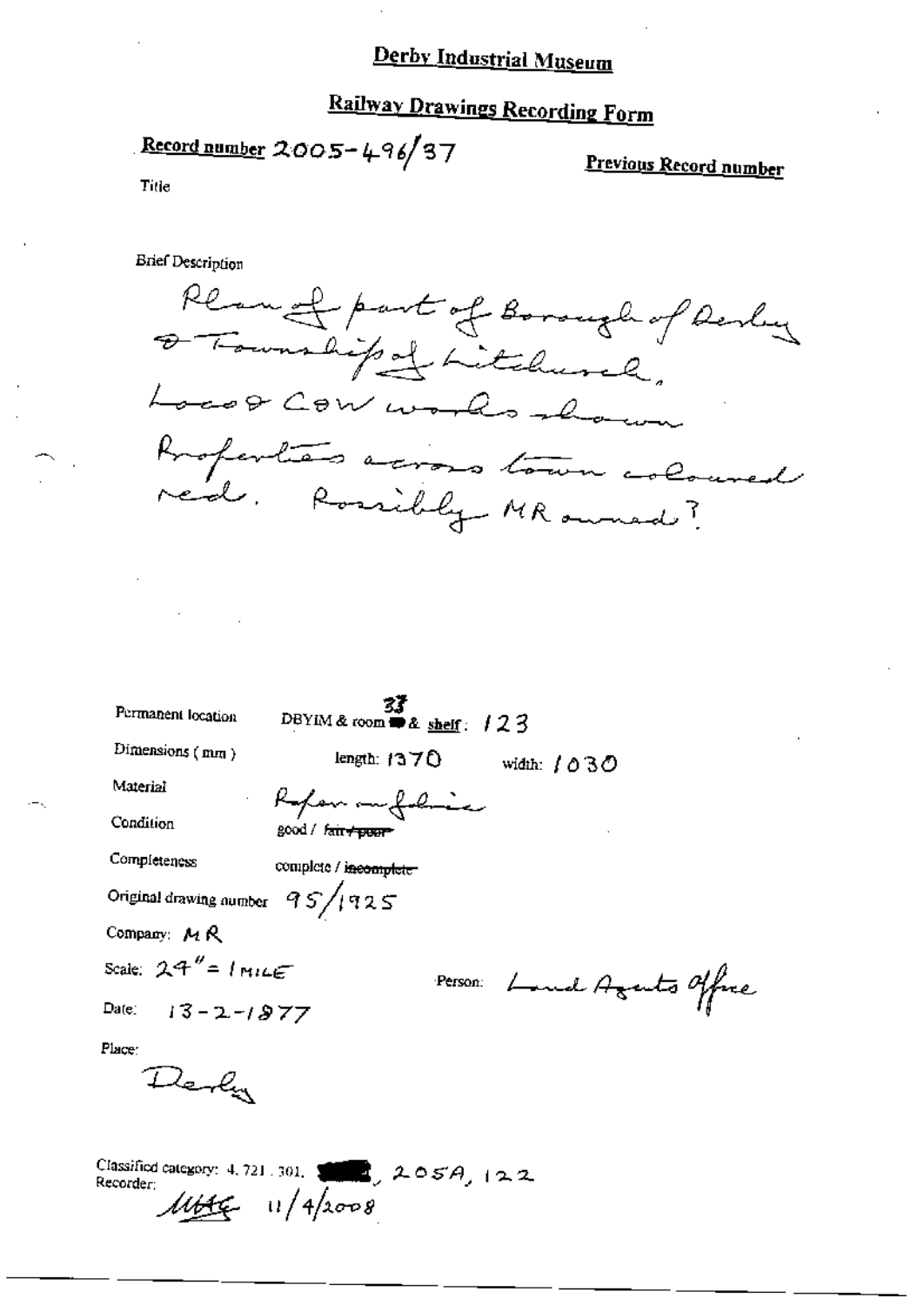## **Railway Drawings Recording Form**

Record number 2005-496/17

Previous Record number

Title

 $DERS$  $AND$  DISTRICT

**Brief Description** 



| Permanent Iocation                                             | DBYIM & room = & shelf: 123 |              |
|----------------------------------------------------------------|-----------------------------|--------------|
| Dimensions (mm)                                                | length: $840$               | width: $425$ |
| Material                                                       | Hafer                       |              |
| Condition                                                      | <del>good</del> fair/poor   |              |
| Completeness                                                   | cemplete / incomplete       |              |
| Original drawing number $245/31/6$                             |                             |              |
| Company: LM SR                                                 |                             |              |
| Scale: $1''$ $\Delta$ $\pm$ 440 F $\epsilon$ $\epsilon$ $\tau$ | Person:                     |              |
| Date: Q $\epsilon$ $\epsilon$ 7. 1931                          |                             |              |
| Place:                                                         | ٠                           |              |
| DERBY                                                          |                             |              |

Classified category: 4, 721, 301, 60, 68A, 68B, 205A, 205B  $10/3/2006$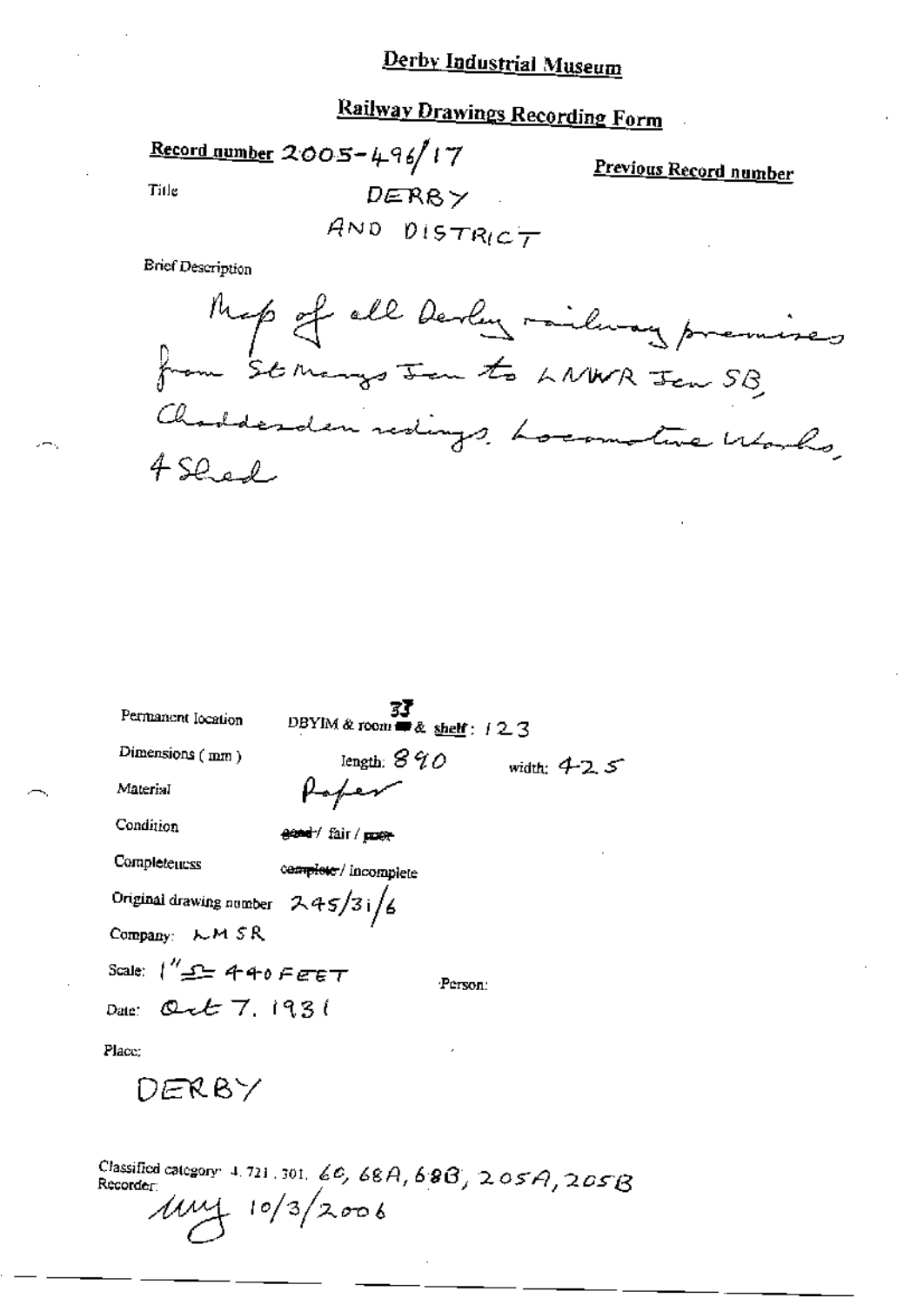#### Railway Drawings Recording Form

#### Record number 1997-5/12

Previous Record number MRP132/50

Title

(Litchwood Carrie)

**Brief Description** 

Partplan of proponed route from Spondon Sunstion to Derly for IM29CH. Parcile of Spondon/Chadderden/OrmanCom Londonnes. RWclmot. J Sant. W Cose. C. Merkin. Sir HSWilmot,

Permanent location

DBYIM & room 49 & shell:  $54$ 

Dimensions  $(mn)$ 

length;  $1360$  width;  $445$ 

Material

Condition

Completeness

Paperon poferon him good / fair / poor +

complete / incomplete

Original drawing number  $430$  PH 3

Company: MR Scale:  $\int_1^{\tau} 2 \xi \epsilon_{\text{Hriav}}$ 

Person:

,728

Date:

Place:

Derli

Classified category:  $4.721,301,68B$ Recorder; we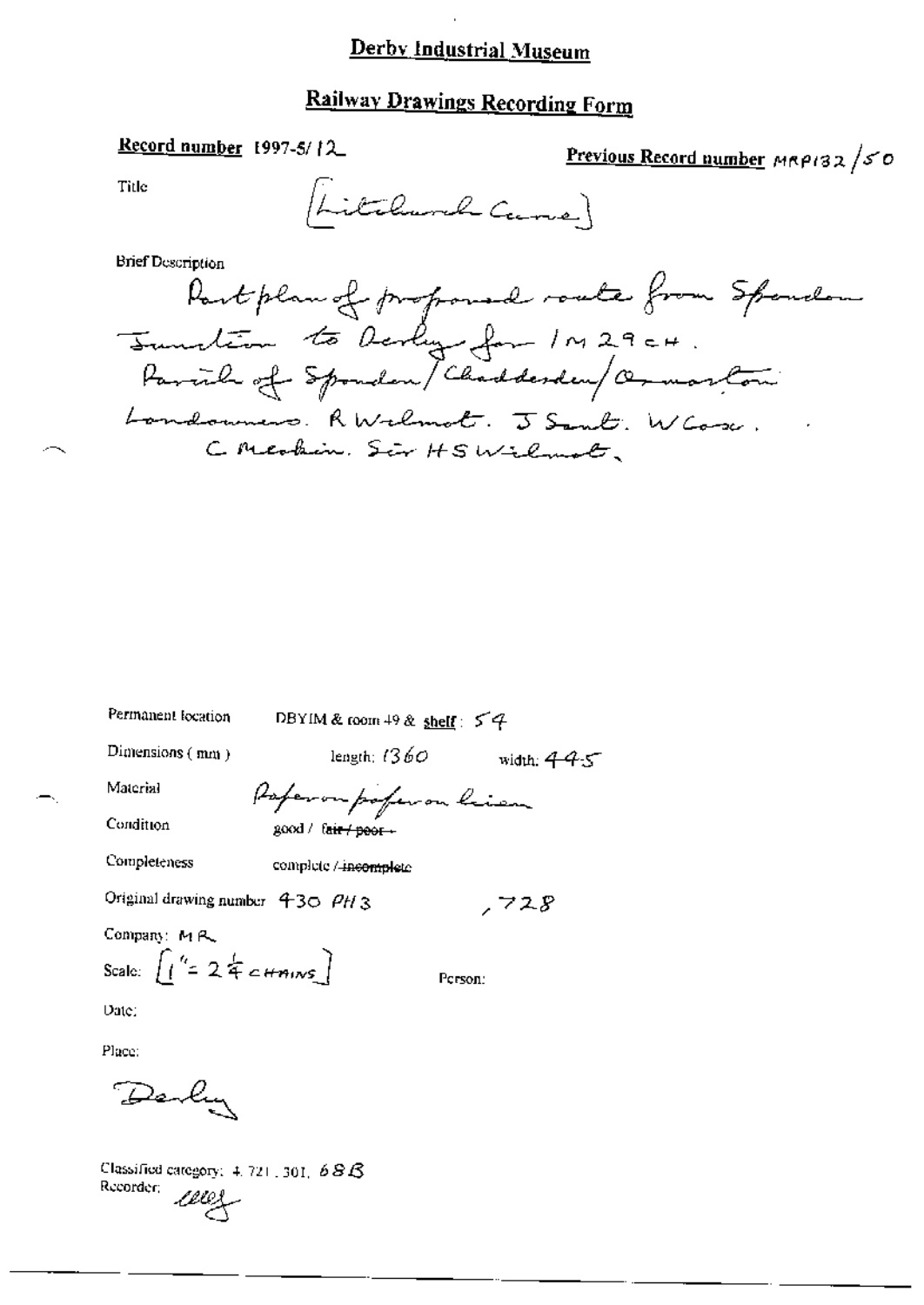## Railway Drawings Recording Form

#### Record number 1997-5/782-

Previous Record number NRP132/869

 $\overline{a}$ 

Title

 $-$ 

**Brief Description** 

| Permanent location                                              | DBYIM & room 49 & shelf : $9\%$ |              |  |
|-----------------------------------------------------------------|---------------------------------|--------------|--|
| Dimensions (mm)                                                 | length: $9 - 70$                | width: $330$ |  |
| Material                                                        | fopen                           |              |  |
| Condition                                                       | good / Curry poor               |              |  |
| Completeness                                                    | complete / incomplete           |              |  |
| Original drawing mumber                                         | ,866                            |              |  |
| Company: MR-                                                    |                                 |              |  |
| Scale: $1''$ = 4 cHAMS HORIZ<br>$1''$ = 20 FEET VERT<br>Person: |                                 |              |  |
| Date:                                                           |                                 |              |  |
|                                                                 |                                 |              |  |

Place:

terly -

Classified category: 4, 721 . 301. 6 8 B.<br>Recorder:  $\mathcal{U} \sim 6 - 1999$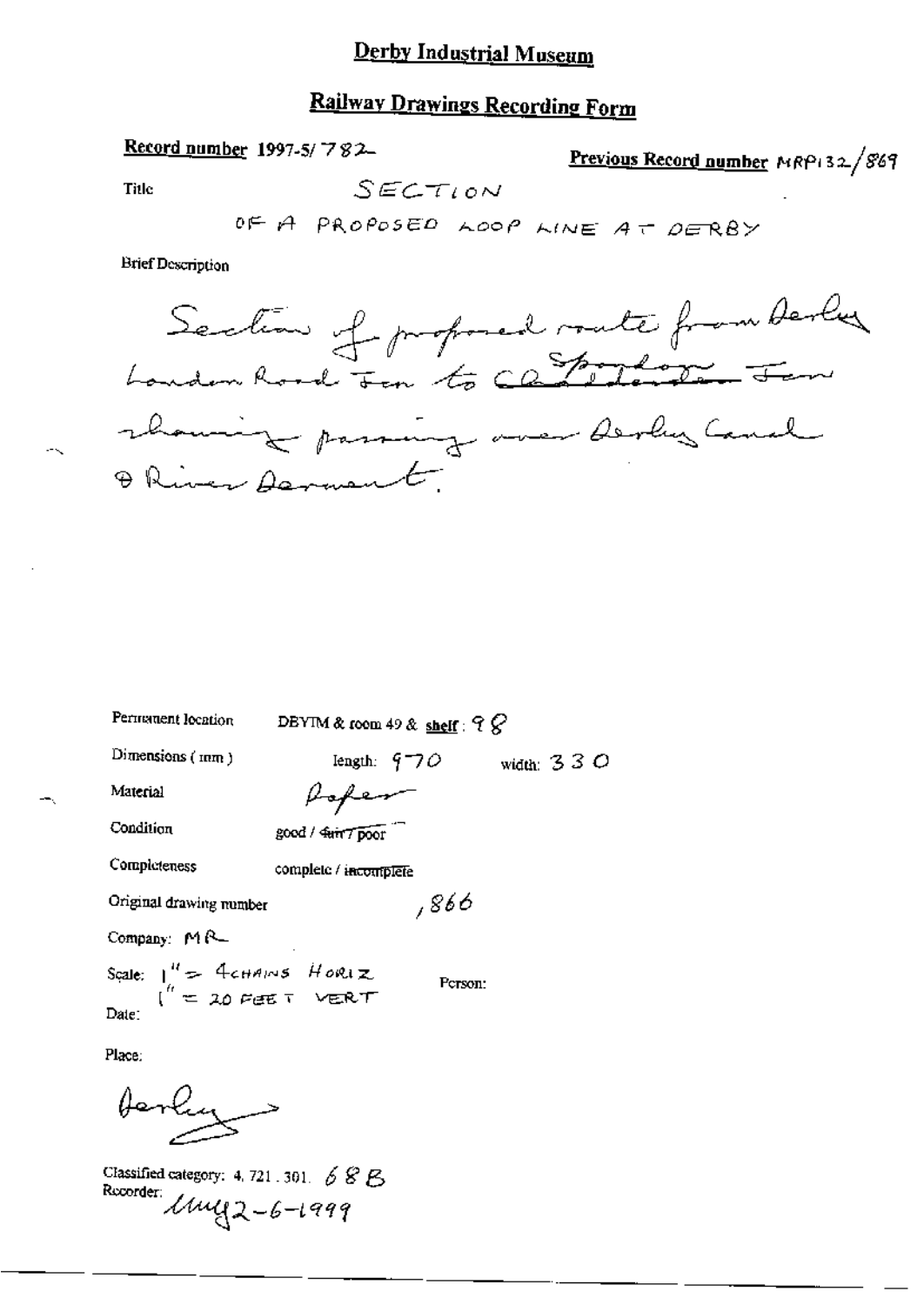#### Railway Drawings Recording Form

| $\frac{\text{Record number}}{\text{1971} - 384}$ 513 | Previous Record number 1293 |
|------------------------------------------------------|-----------------------------|
| Title<br>Midland Railway                             |                             |
| Draininge of Derby Yard, Section of Main Sewer.      |                             |
| <b>Brief Description</b>                             |                             |
| Section showing fall of several from                 |                             |
| LocalWorks to Readmons Lane.                         |                             |
|                                                      |                             |

Permanent Iccation

DBYIM & room 49 & shelf:  $118$ 

length:  $1/30$  width:  $335$ 

Dimensions (mm)

Material

Poperon folice  $good /$  fair  $/$  pont ...

Condition

Completeness complete / incomplete

Original drawing number  $\frac{\rho_H}{3}$  | 9  $\frac{\sqrt{19}}{9}$ 

Company: MR

Scale  $1'' = 66$ FEET HORIZ Person: Date:

Place:

Devly

Classified category:  $4, 721, 301, -6$  S.B. Recorder  $\mu$   $\mu$  25/4/2003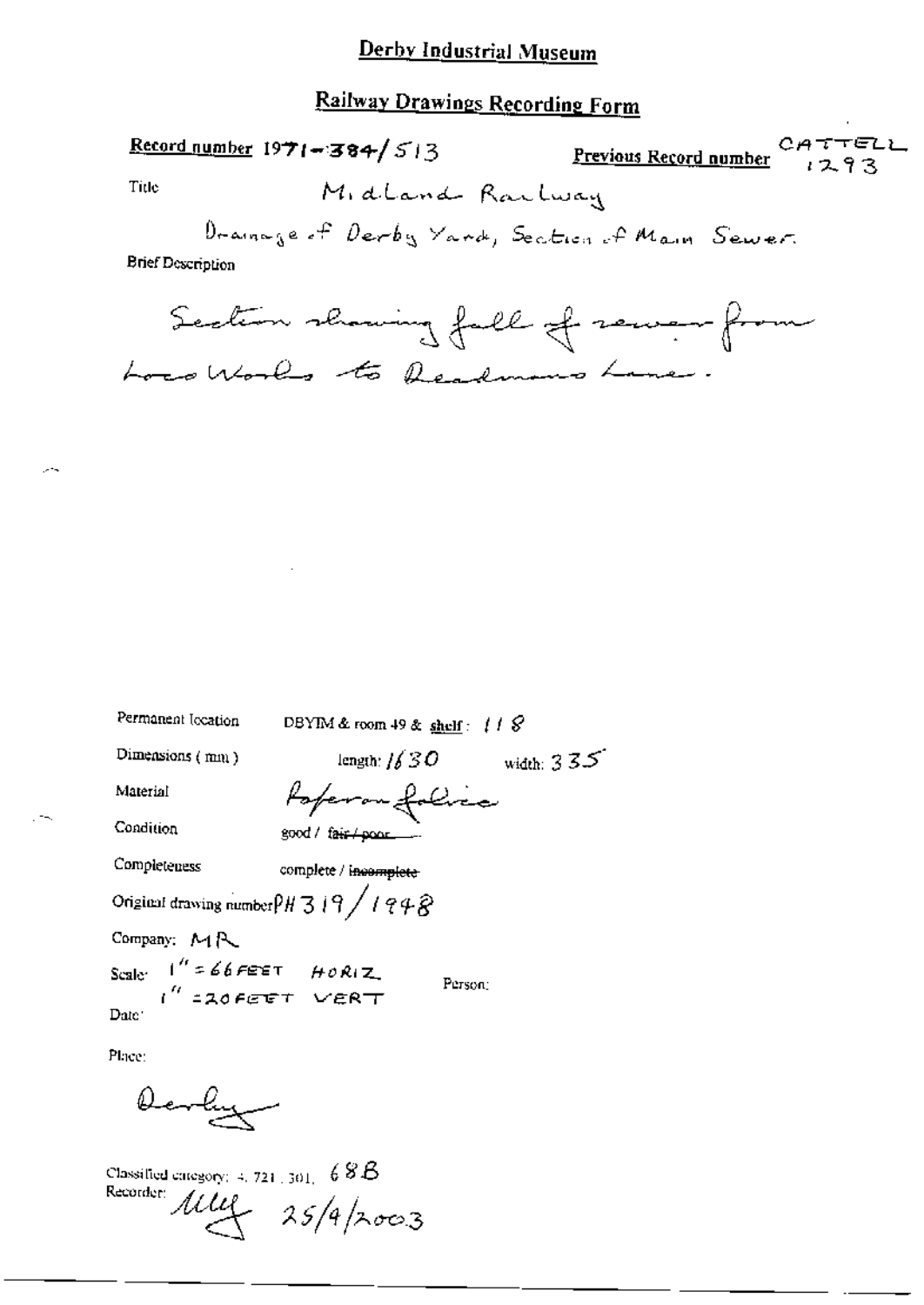# **Railway Drawings Recording Form**

Record number 1997-5/  $542.1 - 5$ 

Previous Record number MRP132/608

Title

**Brief Description** 

Cross sections of carthinoods from Derlig to Charlderden for Derly Curre. Not unrolled, meanwel or fully invertigated as paper very buttle and tightly rolled. Not runbered.

width:  $\qquad$ 

Permanent location

DBYIM & room 49 & shelf:  $84$ 

Person:

Dimensions (mm)

 $length$ 

Material Condition

Peter good/fair/poor Bruttles

Completeness

complete Extentionaless

Original drawing number

Company: 14 R

Scale:

Date:

Place:

Derly

Classified category: 4, 721, 301,  $\overrightarrow{B} = \overrightarrow{B}$  6 8  $\overrightarrow{B}$   $\overrightarrow{C}$ Recorder: 10/7/1998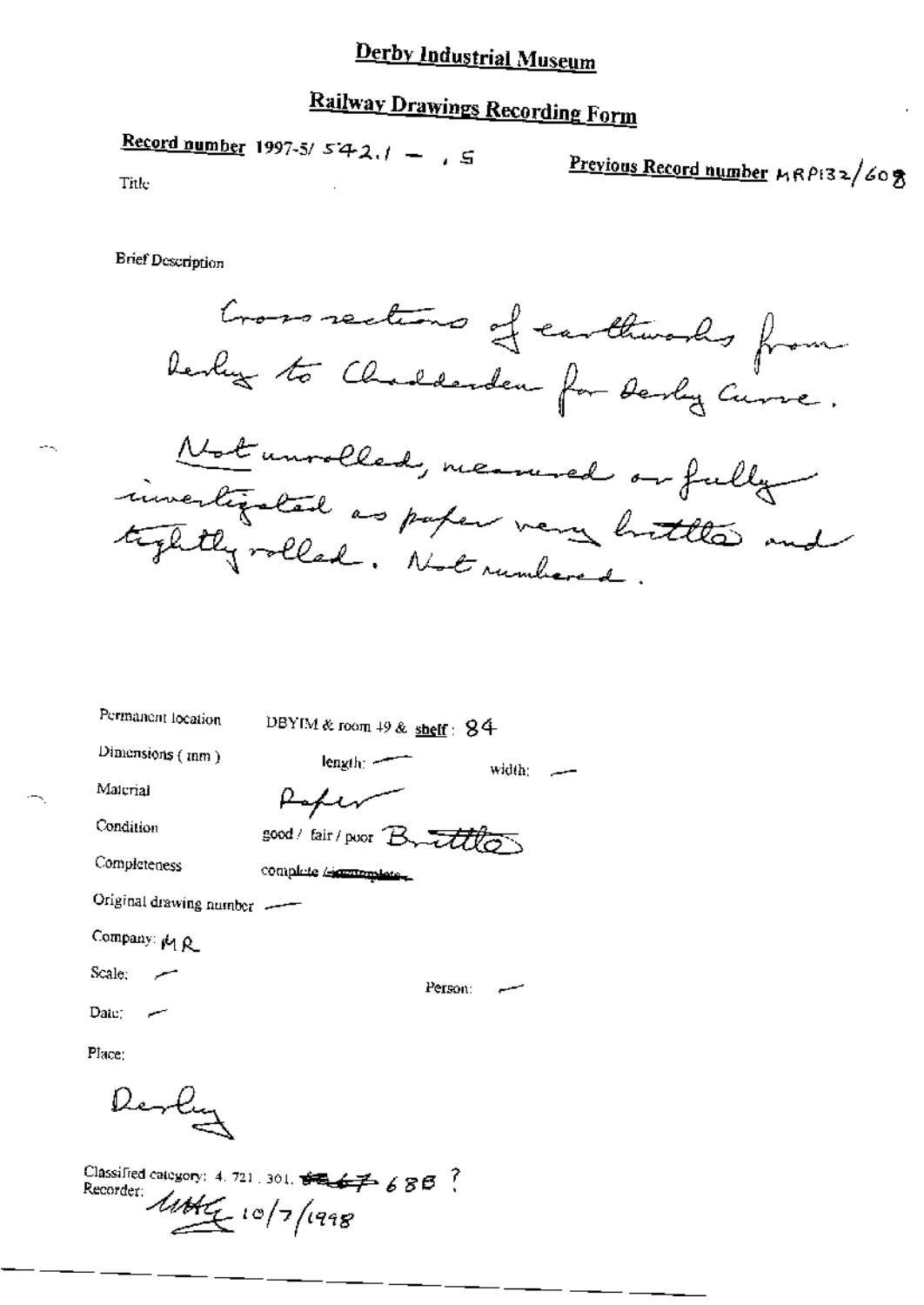# Railway Drawings Recording Form

Record number 1997-5/755.1 Previous Record number HRP132/841 M.R Title  $\mathcal{D}$ erby Corve  $B_{rightge}$   $f_{o}$   $R_{cond}$  to  $G_{mSS}$  whenks it IM BFUR GEH  $75\mu\text{s}$ . **Brief Description** Eleventin procedent, half plan of information aformations of Cridge to be executed road to gas Worlds ( deadmanshame)

| Permanent location      | DBYIM & room 49 & shelf: $96$ |              |
|-------------------------|-------------------------------|--------------|
| Dimensions $(mn)$       | length: 930                   | width: $605$ |
| Material                | y Papen                       |              |
| Condition               | good / fair / peer            |              |
| Completeness            | Complete Lincomplete<br>۰.    |              |
| Original drawing number | , 274-                        |              |
| Company: MR             |                               |              |
| Scale: $1'' = 5$ FEET   | Person:                       |              |
| Date :                  |                               |              |

Place:

Derly

Classified category:  $4.721.301.68B$ Recorder:  $\frac{1}{4}$  21/5/1999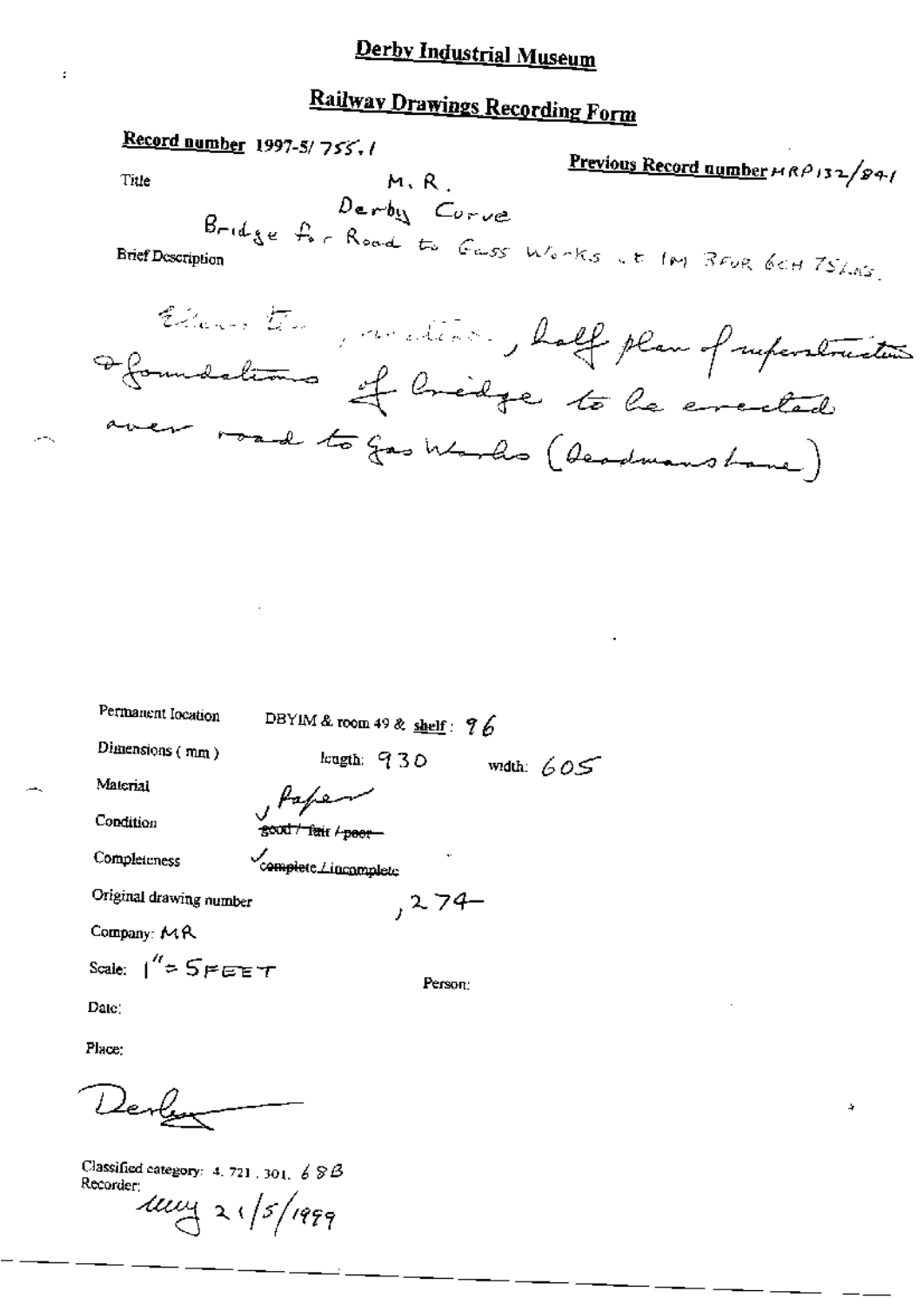## Railway Drawings Recording Form

| <b>Record number</b> 1997-5/755, 2. |                         | Previous Record number $MRPI32/8+1$       |
|-------------------------------------|-------------------------|-------------------------------------------|
| Title                               | $M, R$ .<br>Derby Corve |                                           |
|                                     |                         | I renvert for Bridge at IM 3FUR GCH 75LKS |
| <b>Brief Description</b>            |                         |                                           |
|                                     |                         | Details of followerled bridge heavy       |
|                                     |                         | cout autoride became, railings, handrail  |
| I comisso.                          |                         |                                           |
|                                     |                         |                                           |
|                                     |                         |                                           |
|                                     |                         |                                           |

 $\circ$ 

| Permanent location                                     | DBYIM & room 49 & shelf: $76$    |                   |  |
|--------------------------------------------------------|----------------------------------|-------------------|--|
| Dimensions (mm)                                        | length; $950$                    | width: $\sqrt{3}$ |  |
| Material                                               | Paper                            |                   |  |
| Condition                                              | <del>– good / fai</del> r / poor |                   |  |
| Completeness                                           | <b>Complete</b> / incomplete     |                   |  |
| Original drawing number                                |                                  |                   |  |
| Company: $M \uparrow$                                  |                                  |                   |  |
| Scale: $\int_{0}^{t} = \int e^{2\pi} \phi \sqrt{\tau}$ | Person;                          |                   |  |

Place:

Date:

 $\overline{\phantom{m}}$ 

Derbys

 $\mathbf{u}^{\prime\prime} \equiv 0$  and  $\mathbf{u}$ 

Classified category:  $4.721.501.68B$ Recorder:<br> $\mu$ <br> $\mu$ <br> $\left| \frac{21}{5} \right|$  1999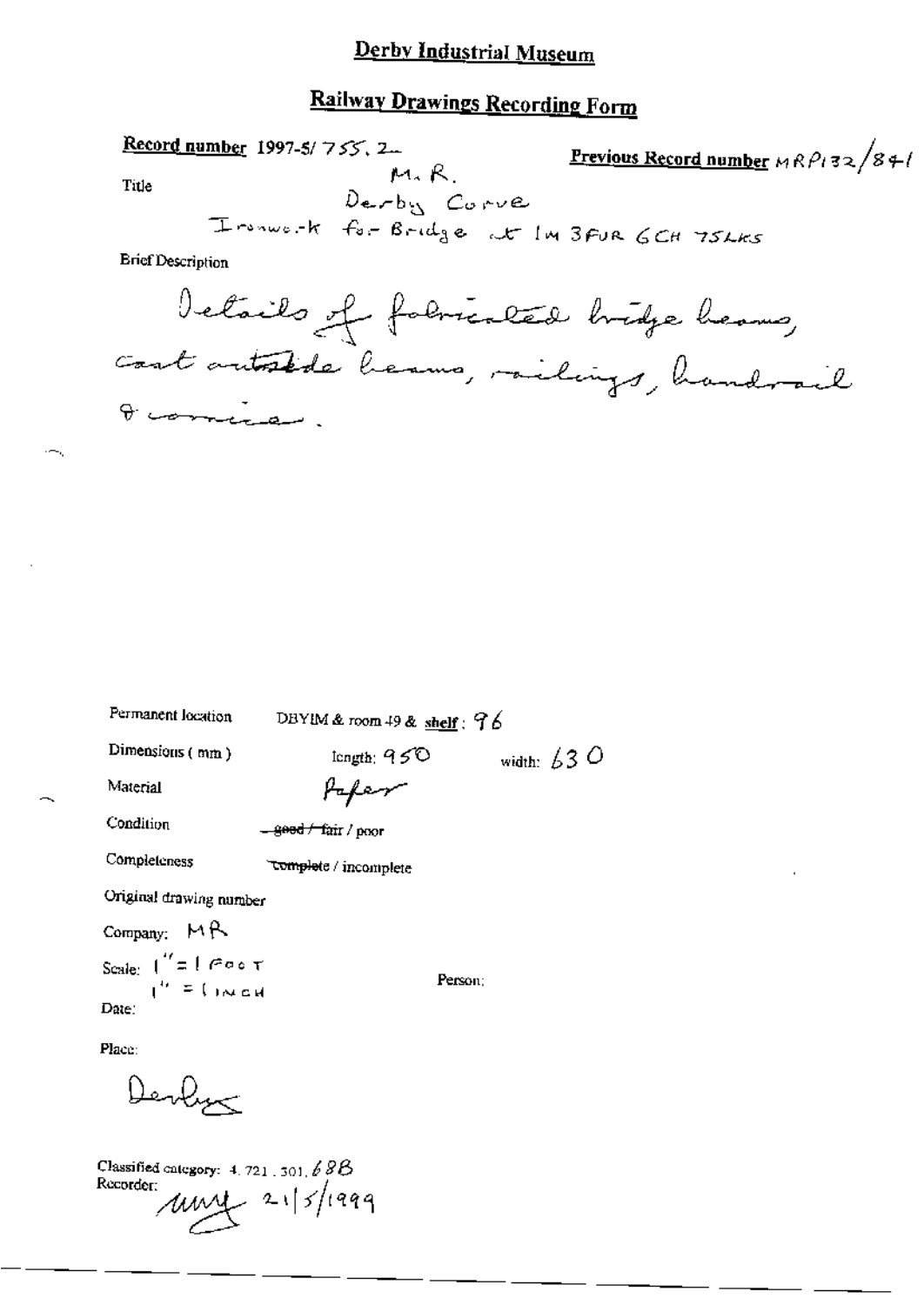#### Railway Drawings Recording Form

#### Record number 1997-5/ 533.

Previous Record number MRPI32/597

Title

**Brief Description** 

Plan of tracks to West of Derly station. rhowing minte to Trent and to Birmingham with handom Road a port of Litchwood Lane. Land between Bernmingham routes titchard Lame marked

Permanent location

Dimensions (mm)

DBYIM & room 49 & shelf:  $\sqrt{5}$ 

length:  $715$  width:  $665$ 

Person:

485 ,

Material

Paper on folirec good / <del>fair / poor</del>

Condition Completeness

complete / incomplete-

Ortginal drawing number

Company:

Scale:  $1'' =$ 

Date: 17 grunne 1874

Place:

Devly

Classified category:  $4.721, 301, 48.7$ <br>Records and Recorder:  $1145/1998$ 68B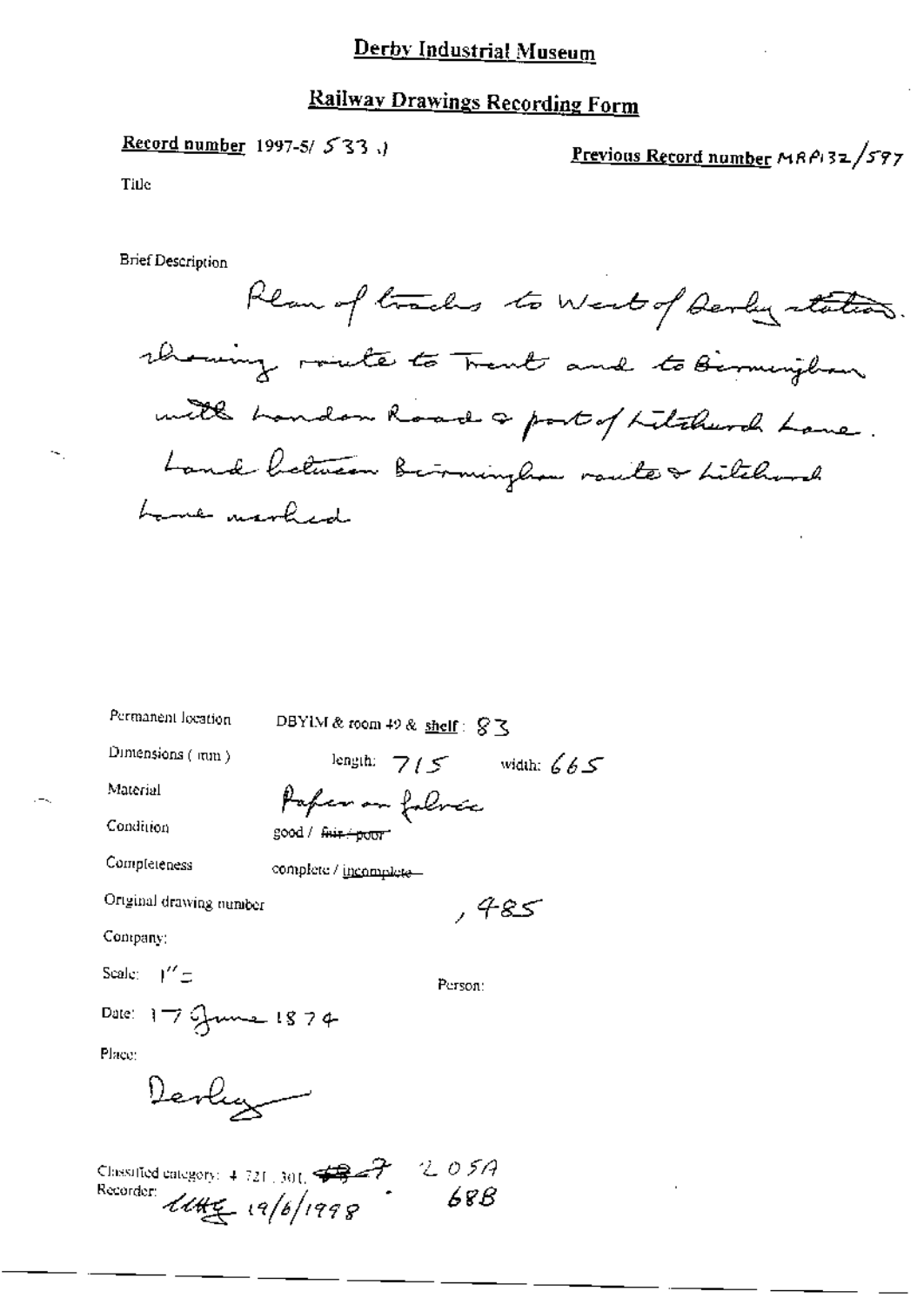### Railway Drawings Recording Form

Record number 1997-5/ S 3 7  $Derbu$ 

**Previous Record number**  $MRP/32/3$ 

Title

**Brief Description** 

Place:

Ł

Classified category: 4, 721, 301, 6 &B Recorder: Muy 6/8/1999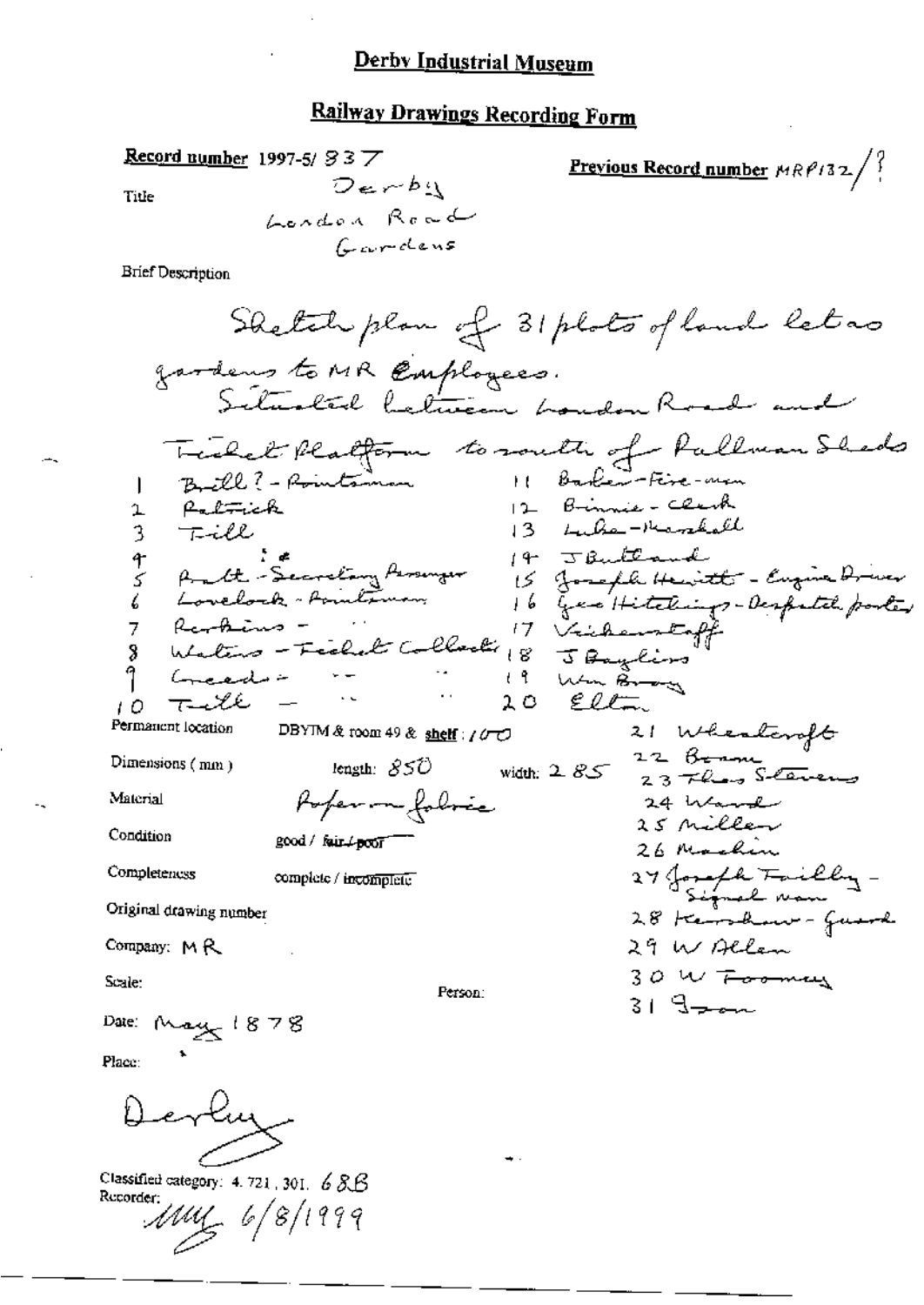#### Railway Drawings Recording Form

#### Record number 1997-5/ $548$

Title

$$
\frac{\text{Previous Record number} \, \text{MRPI32}}{\text{QERB}}
$$

 $COOMTY$ 

**Brief Description** 

Permanent location

DBYIM & room  $49$  & shelf :  $84$ 

Dimensions (mm)

length:  $565$  width:  $630$ 

 $,306$ 

Material

Condition

Completeness

complete / incomplete

good / fau / peor

Paperon folice

Original drawing number

Company: MR

Scale:  $\int_0^H = \int \mathcal{L} H A$  is y

Person:  $\cancel{F}$   $\cancel{W}$   $\overline{X}$ 

Date: May 3 1878

Place:

Devly

Classified category: 4.721, 301,  $\frac{1}{5}$ <br>Recorder:  $\frac{1}{1}$  $\frac{1}{4\pi}$  14/7/1998

 $\overline{1}$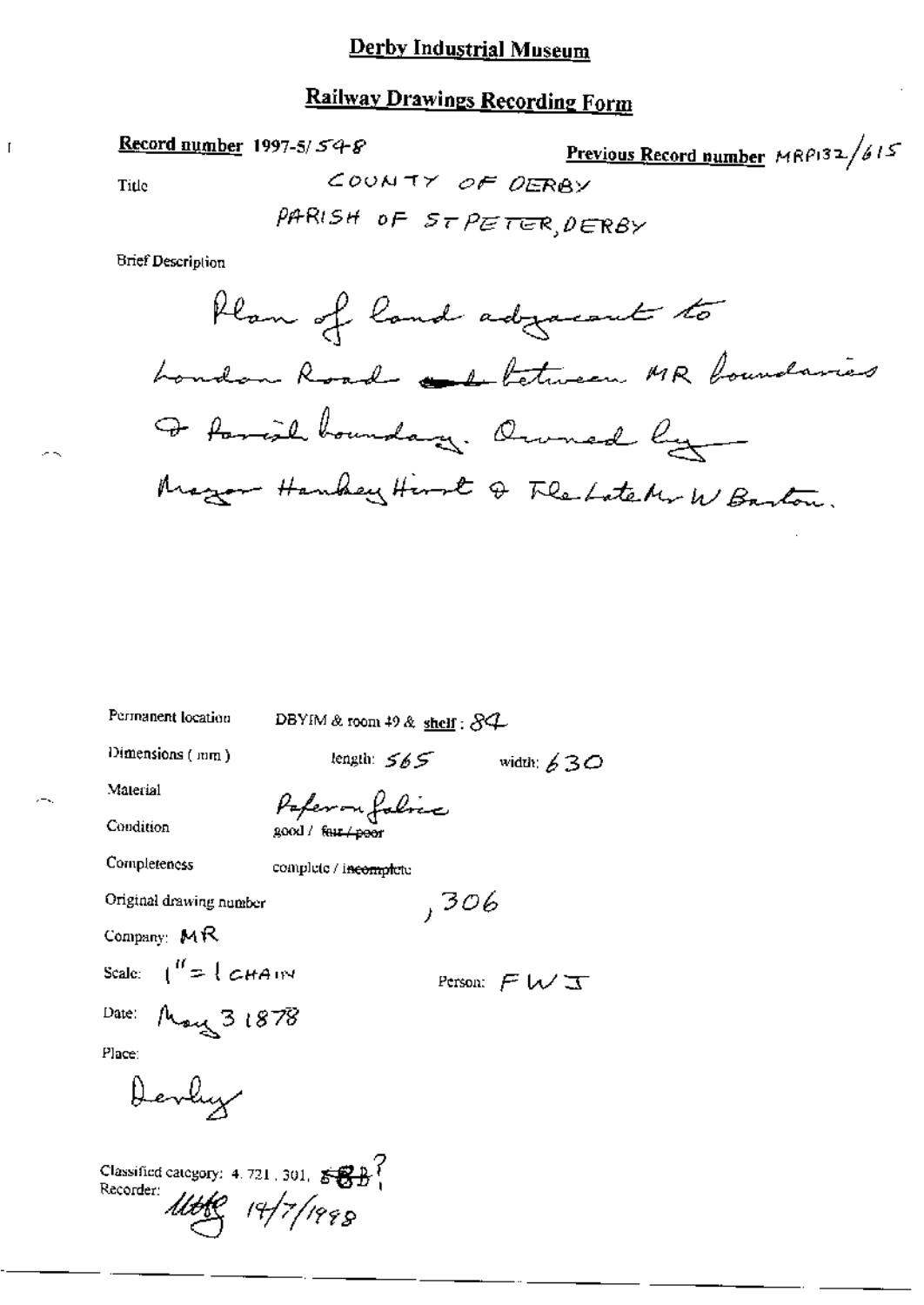### **Railway Drawings Recording Form**

Record number 1997-5/349.1

Previous Record number HRP132/393

Title

**Brief Description** 

Permanent location DBYIM & room 49 & shelf: 7.3

Paper on folio

Dimensions (mm)

length:  $\Rightarrow$  4-5 width:  $605$ 

Condition

Material

Completeness

complete / incomplete-

good / fair / peer-

Original drawing number  $\sqrt{23}$ 

Company: MR

Scale:  $\int_0^h$  =

Person:

 $546$ 

Date:  $\overline{J_{\text{max}}}/2$ 

Place:

Darkuz

Classified category: 4.721, 301, 68.8 Recorder:  $\mu$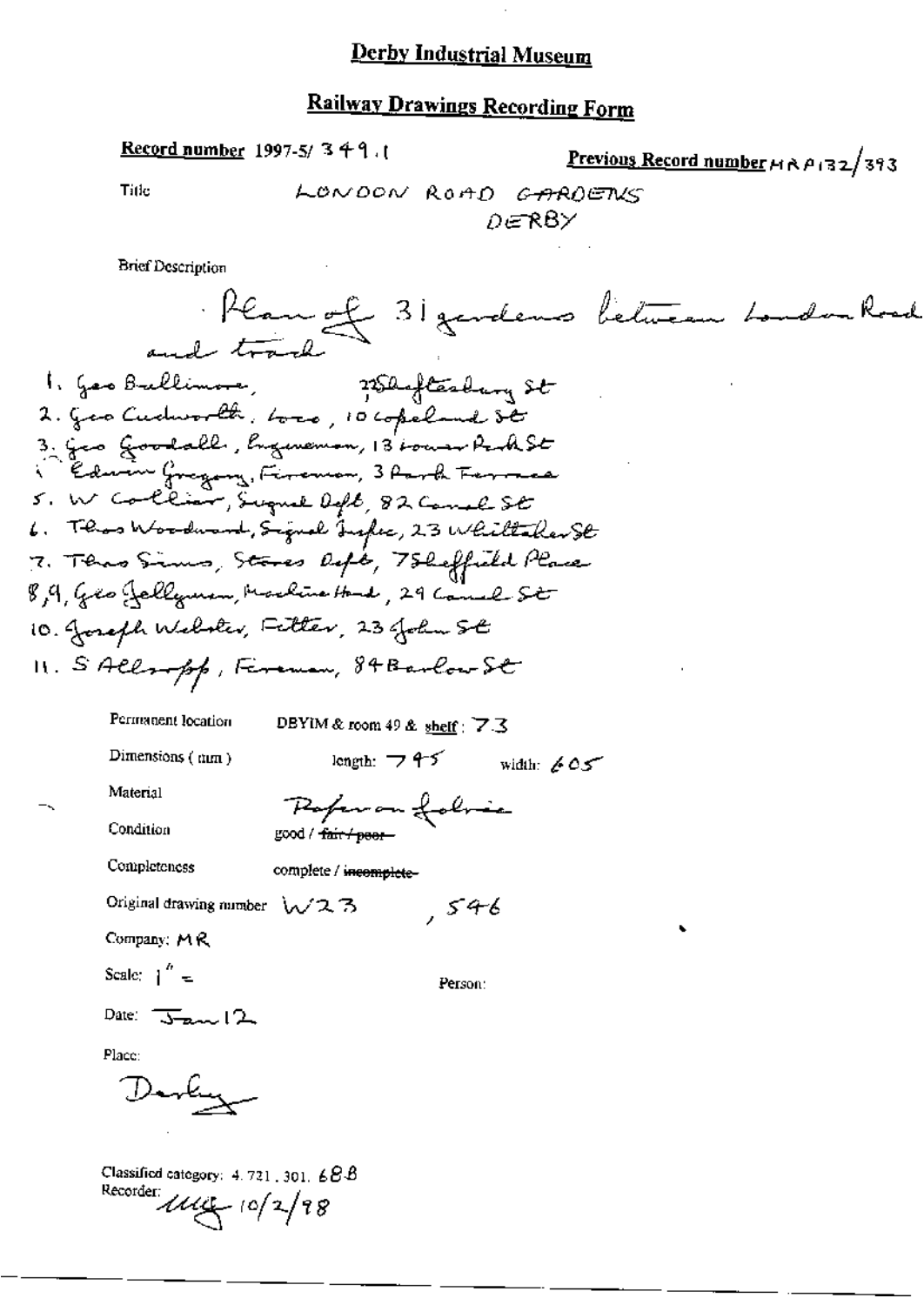$1997 - 5/344$ , 1.

 $H -$ Ha Johnson, goods fund, 9 granding St  $12$ 13 i 4 کا H. Piggott, Clark-Lore, 58 Wilmot St 16 Conclusionation, Serve & Fune Keeper 550p, 15 Camel St  $\sqrt{7}$ Political Pollard, Cofferentille, 67 Corrington St 18 John Buller, Goods Guard, 20Barbow St. 19 スロー googh blake, Engine Driver, 11 Or ford St 그) Win Holt, Family Fireman,  $21$ Somuse Morries, Plumber, - 23  $24$  $,$  Loco  $\mathcal{A}$ , 4 Stone Ford, Rook St.  $25^\circ$ John Wining Loss 64 Regent St. Richard Cocritt, Ferenin, 114 Leonard St 26  $27$ of Kilminster, goods guard, 58 graphing St For Lemmings, Corrige deaner, 18 Nelson St  $2 - 8$ 29. . John Lomes, Ringins driver, 12 Balance St John Show, Comigo Wales, 79 Canal St 30 Floor Strew, Labourer, 4 Lowen Corrington St 3 I.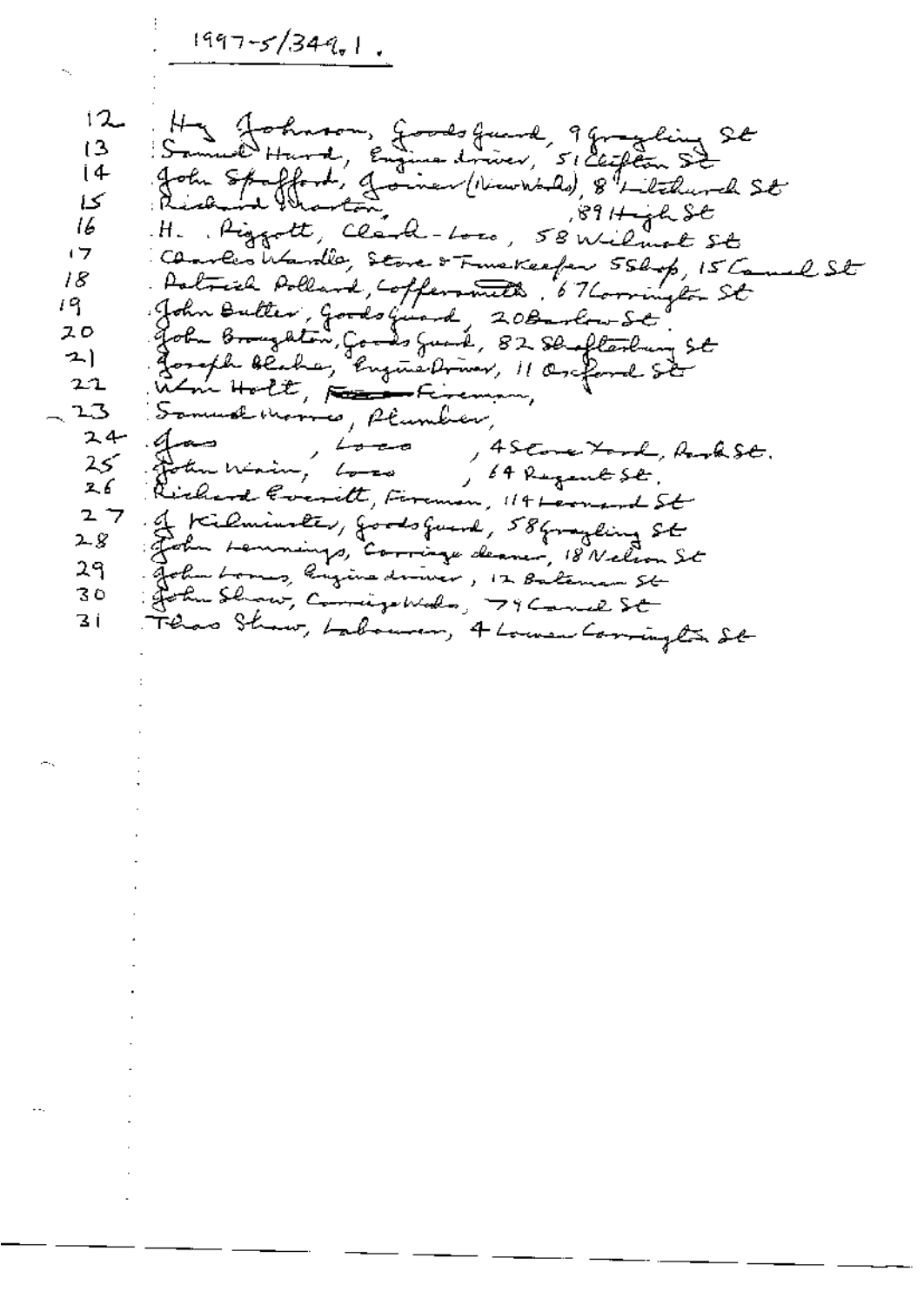### Railway Drawings Recording Form

Record number 1997-5/34-1.

Previous Record number MRP(32/393

Title

**Brief Description** Plan of 6 gendeurs letween hundred and track

 $32$  $33 - 7$  $345 35 \begin{array}{c} 36. \\ 37. \end{array}$  ?

 $-$ 

| Permanent location            | DBYIM & room 49 & shelf: $\vec{z}$ 3 |
|-------------------------------|--------------------------------------|
| Dimensions (mm)               | length: $655$<br>width: $450$        |
| Material                      | Poper on folose                      |
| Condition                     | good / fair <del>/ poor -</del>      |
| Completeness                  | complete / <del>incomplete</del>     |
| Original drawing number $W23$ |                                      |
| Company: MR                   |                                      |
| Scale: $\mathfrak{t}'' =$     | Person:                              |
| Date∶                         |                                      |
| Place:                        |                                      |
|                               |                                      |
|                               |                                      |
|                               | ◠∼                                   |

Classified category: 4, 721, 301,  $60B$ Recorder:  $\mu$ ttg 10/2/98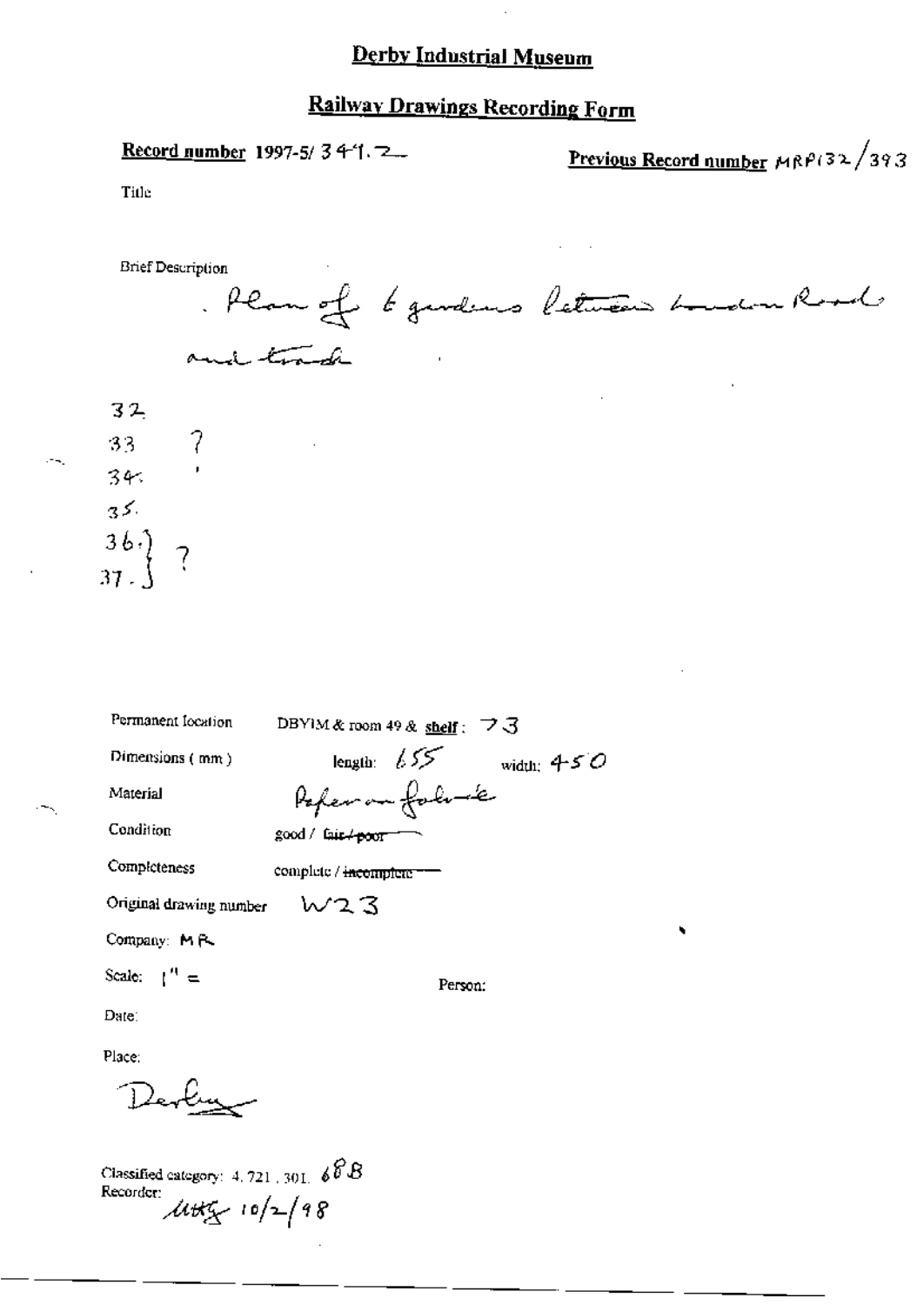#### **Railway Drawings Recording Form**

Record number 1997-5/ $28$ . Previous Record number  $ARP/32/3/5$ PLAN OF THE PARK ESTATE AT Title **LITCHURCH** BELONGING TO JEFFERY ETCHES ESQ **Brief Description** Plan showing boundaries of land belonging to the late ther William Barton and Jaffery Etches Eg, between Revers Canal, Deadmans Lave, London Road. No Bartons land pencilled ~ 16 mide x 60 long plots - for housing? with 30 wide roads? Permanent location DBYIM & room 49 & shelf:  $69$ length:  $q \leq 0$  width: 660 Dimensions  $(mn)$ Material Peperon folice Condition good / fair / poor Completeness complete / incomplete Original drawing number 382 Company: MR  $l'' = 1cmain$ Scale: Person: 5 Stevland Gretton Date: March 28, 1865 Place: Devly

Classified category: 4, 721, 301,  $\overline{\mathcal{B}}$   $\otimes$   $\mathcal{B}$  R Recorder:  $\mathcal{U}\mathcal{U}$  6-1-98